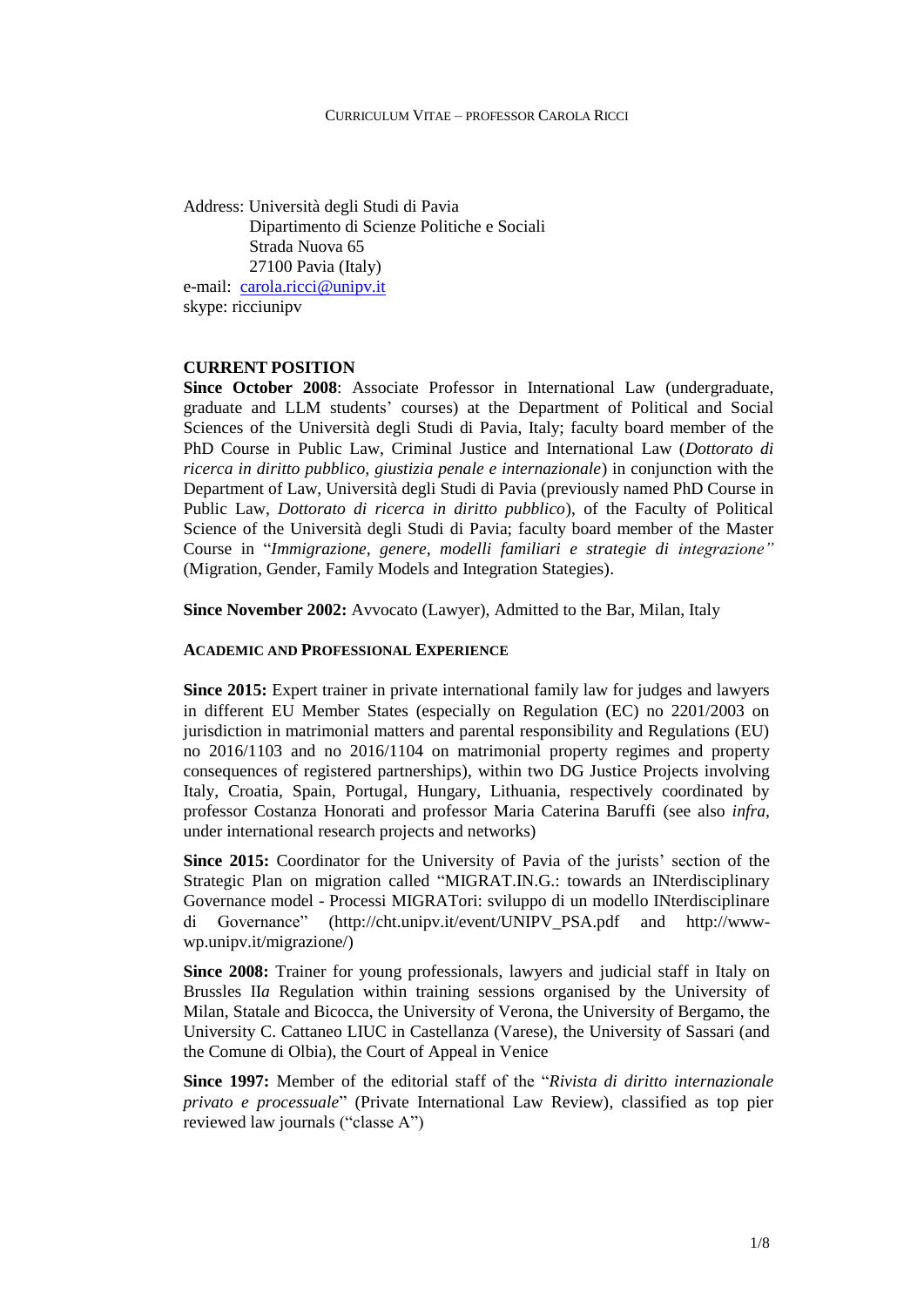**July-September 2018:** Research fellow at the Max Planck Institute for Comparative and International Private Law, Hamburg, Germany

**July-September 2014**: Research fellow at the British Institute of International and Comparative law (BIICL), London, UK

**2006-2009:** Member of the legal external expert team of the European Parliament, DG for Internal Policies, Citizen's Rights and Constitutional Affairs, on Judicial Cooperation in Civil Matters (tenderer professor S. Bariatti)

**2006-2008:** Lecturer on International Law (graduate student course) at the Faculty of Political Sciences of the Università degli Studi di Pavia, Pavia, Italy

**2005-2008**: Research Fellow (Permanent Position) in International Law at the Faculty of Law of the Università degli Studi di Milano, Istituto di diritto internazionale, Milan, Italy

**2004-2006**: Lecturer on European Community Integration (graduate student course) at the School of Economics of the Università degli Studi di Sassari, Olbia, Italy

**2001-2004:** Research Assistant (temporary Postdoc contract) in International Law at the School of Law of the Università degli Studi di Milano, Milan, Italy

**1999-2004**: Lecturer in Private International Law and EC Law in different Master courses of the Università degli Studi di Milano, Università degli Studi di Milano-Bicocca, Università Carlo Cattaneo, Castellanza, ISPI (Istituto per gli studi di politica internazionale)

**2000-2002**: Legal opinions as external advisor at Pavia e Ansaldo Law Firm, Milan offices

**1998-2000:** Expertise on the introduction of Euro and its impact on Italian, European and American legal systems for the Milan Chamber of Commerce – Institute for the diffusion of arbitration (ISDaCI); results published as co-editor of a book on the issue (*see the "Publications" section below*)

**1998-2000:** Legal practice as trainee at Pavia e Ansaldo Law Firm, Milan offices

**1996:** Visiting Scholar at the University of California at Berkeley, Boalt Hall, School of Law, Berkeley, California

#### **EDUCATION**

**1999-2002**: PhD in International Law at the Faculty of Law of the Università degli Studi di Milano, Milan, Italy; thesis on "*The Applicable Law in Case of Renvoi to Non-Unified Legal Systems according to the Italian Conflict of Law Rules"*

**1997-1999:** Post-graduate School on EC Law and Economics (*Scuola di Specializzazione in Diritto ed Economia delle Comunità europee*) at the Università degli Studi di Milano, Milan, Italy (Final Mark: 28/30)

**1994-1995:** LLM (first level) at the Faculté Internationale de Droit Privé Comparé, Strasbourg, France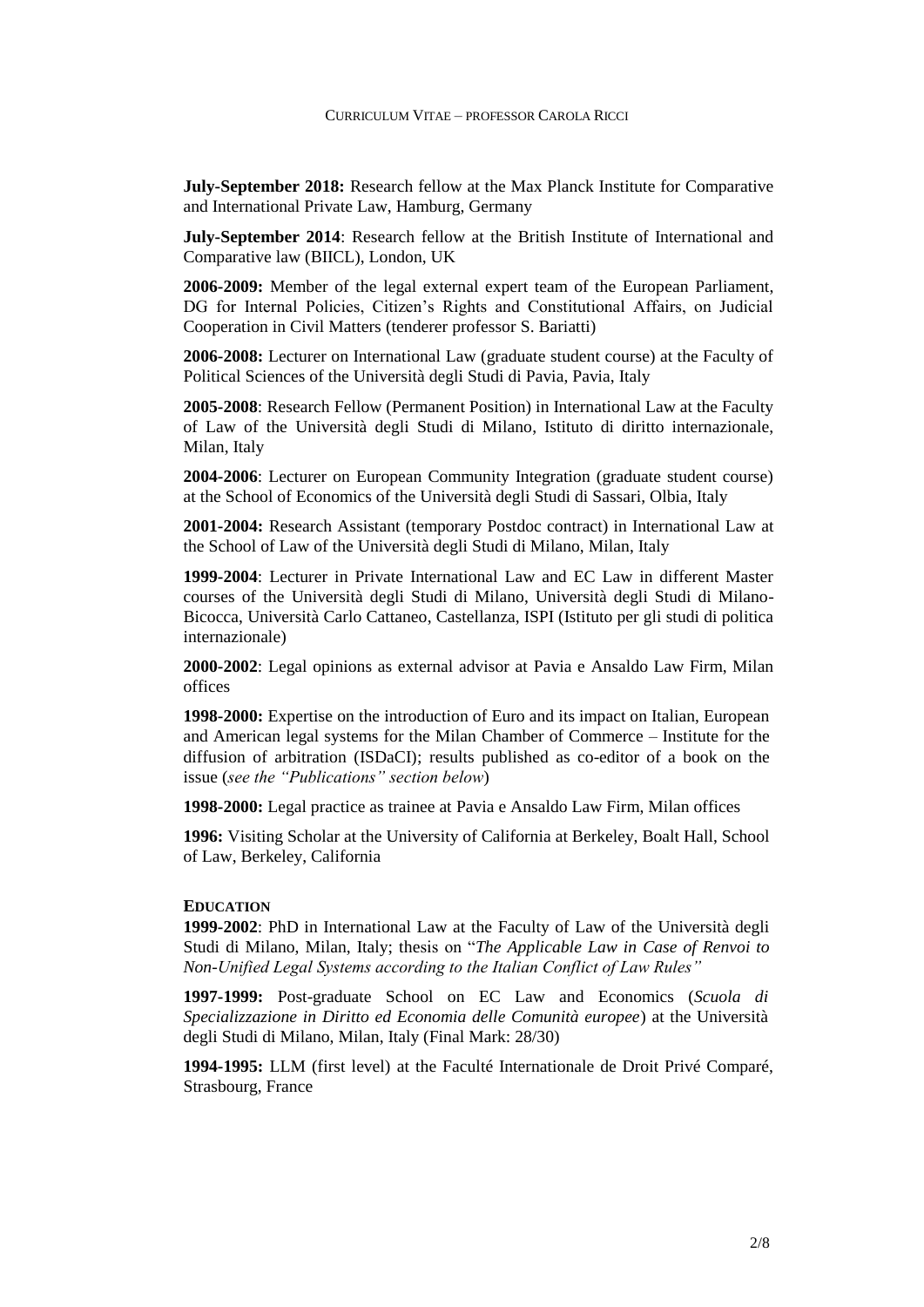**1992-1997:** Law Degree, 110/110 *cum laude* at the Università degli Studi di Milano, Milan, Italy; final dissertation on: "*Perspectives for Uniform Rules on Jurisdiction and Recognition of Foreign Judgments in Europe and in the United States*"

# **INTERNATIONAL RESEARCH PROJECTS AND NETWORKS**

**2017-2019:** Expert member of an Italian unit of a EU financed DG Justice Project on "4 EU Training Sessions on Family Law Regulations for Cross Border Lawyers and Social Services – C.L.A.S.S.4EU" (European Commission Grant Agreement Number JUST-JTRA-EJTR-AG-2016-763874), coordinated by Professor Maria Caterina Baruffi (University of Verona), involving partner units in Hungary, Croatia, Lithuania, Portugal (and Italy) and five non-beneficiary partners, International Association of Young Lawyers (AIJA, based in Brussels), Italian Association of Young Lawyers (AIGA), Italian Association of Family Lawyers (AIAF), the Lithuanian Bar Association and The International Social Services (ISS, based in Geneva), for the purpose of both training of judges, lawyers and social service officials (in English) and publishing a free-access package of "training tools" (in English as well); see http://sites.les.univr.it/class4ue/

**2015-2017:** Expert member of the Coordinating unit (University Milano-Bicocca, professor Costanza Honorati) of the EU financed DG Justice Project on "EU Judiciary Training on Brussels IIa Regulation: From South to East" (European Commission Grant Agreement Number JUST-JTRA-EJTR-AG-2014-6854), involving units in Spain, Croatia, Lithuania (and Italy) for the purpose of both training of judges in family law and publishing a Practice Guide for the EU Commission on EU Member States' case-law related to Brussels II*a* Regulation; see http://brussels2family.eu/

**Since 2014:** EU Cost Action Member on Food Waste Valorization, called "EU*bis*", involving hundreds of researchers all over Europe creating an interdisciplinary network covering economics, chemistry, engineering, law and other social sciences; See http://www.costeubis.org/

**2010-2015**: Principal Investigator (PI) of an international interdisciplinary project *and* scientific coordinator for the area of International and EU Law for the Università di Pavia, on "Multilevel protection of food safety rights. Domestic and transnational tools against food frauds and their territorial impact (*La tutela multilivello del diritto alla sicurezza degli alimenti: strumenti nazionali e internazionali per contrastare le frodi alimentari e il loro impatto sul territorio*)", co-financed by *Regione Lombardia* and *Alma Mater Ticinensis Foundation* (2010), involving, in Italy, also the *Università degli Studi di Milano*, the *Università Cattolica del Sacro Cuore di Milano*  and the *Università "C. Cattaneo" Liuc* (Castellanza) and, outside Italy, different reasearch centers in Brasil (Minas Gerais), Vietnam, China, U.S.A., Spain, Albania, Germany (1.440.000 euro total value)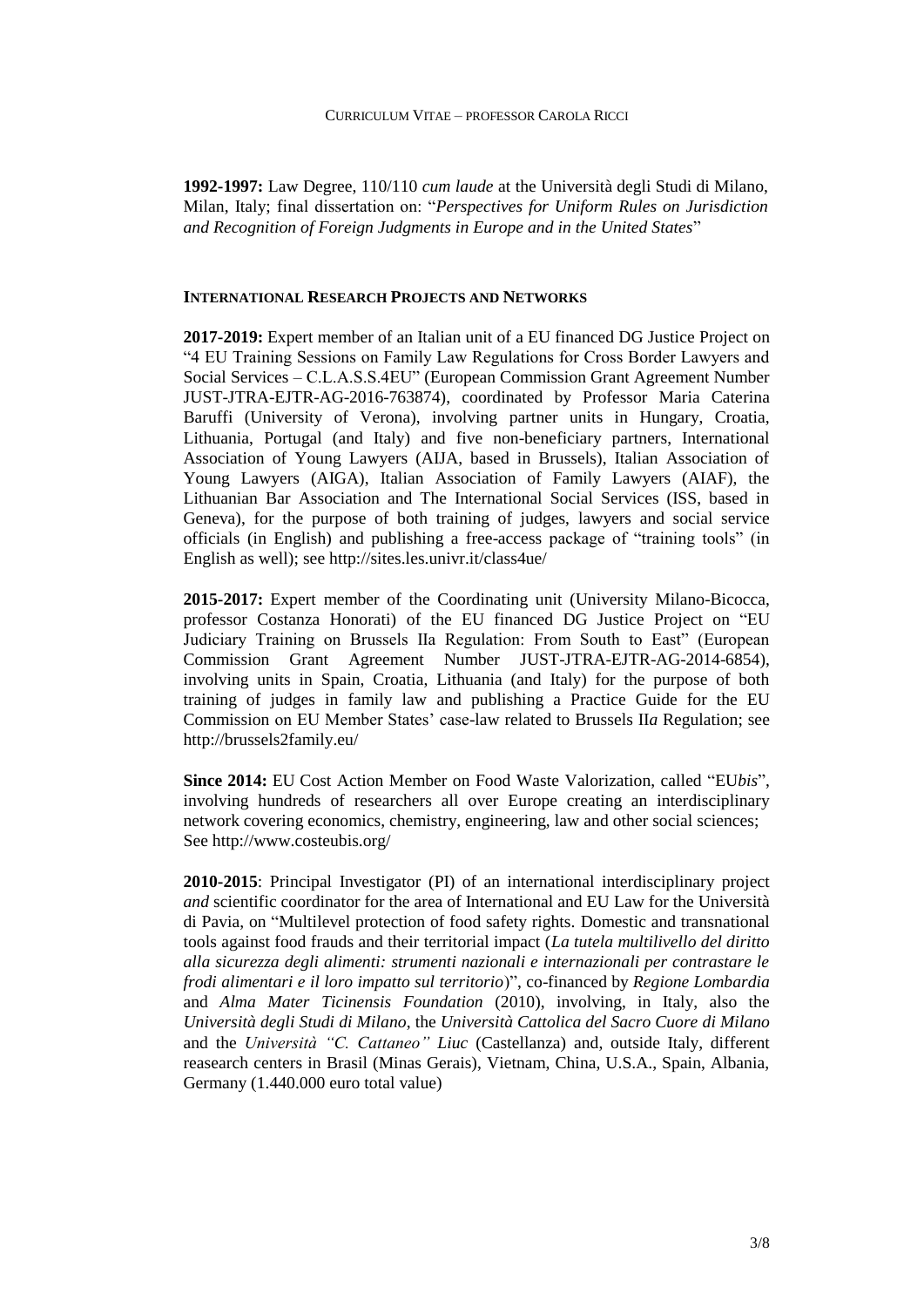**2006-2009:** Member of the legal external expert team of the European Parliament, DG for Internal Policies, Citizen's Rights and Constitutional Affairs, on Judicial Cooperation in Civil Matters (tenderer professor Bariatti); two specific expertise papers have been prepared in the area of private international law (published as European Parliament "PE" documents):

- *1. The implications of the accession of the European Community to the Hague Conference on private international law (HCCH)*,
- *2. The Impact of the Increasing Numbers of Legally Recognized Partnerships on Other Legal Domains*

**2007-2008:** Adjunct Member of the Italian research unit of the international project financed by the European Community within the «2005 Framework program for judicial co-operation in civil matters: EU Harmonisation of Private International Law and External Relations in Family and Succession Matters», coordinated by prof. A. Malatesta, for which the specific topic of "*Habitual residence as a key concept in Regulation (EC) No 2201/2003*" was developed

**2005-2006:** Member of the Italian research unit of the international project financed by the European Community within the *2004 Framework program for judicial cooperation in civil matters: What international family law is necessary for the proper functioning of the internal market?* (JAI 2004/FPC/005), coordinated by the University of Antwerp, within which the specific topic of "*The concept of 'family' and its interpretation by the European Court of Justice*" was developed

# **NATIONAL RESEARCH PROJECTS**

**2017-2019:** PI (Principal Investigator) of a fully curiosity-driven project ("2017 Bluesky Research Project"), on "*Building an Inclusive Digital Society for Vulnerable Persons: the Role of Social Media Tools in a Disability Human Rights Perspective*", financed by the University of Pavia on the basis of an external expert evaluation

**2006-2009:** Member of the PI unit of a National Research Project co-ordinated by professor S. Bariatti on the "*EC Private International Law and the free movement provisions in matters concerning personal status and successions*", co-financed by the Italian Ministry of University Education (PRIN 2006 2006123971\_001)

**2005-2008:** PI of different research units of the "Fondo Interno per la Ricerca Scientifica e Tecnologica dell'Università degli Studi di Milano (FIRST)" on EU private international law issues in particular on: *La famiglia nel diritto internazionale privato comunitario* (Family in EU P.I.L., 2005); *Le relazioni esterne della Comunità europea nel campo della cooperazione giudiziaria civile* (EC External Relations in the area of judicial cooperation in civil matters, 2006); *La proposta di regolamento comunitario c.d. Roma III sulla giurisdizione e la legge applicabile al divorzio* (The so called Rome III Regulation Proposal on jurisdiction and applicable law to divorce and legal separation, 2007)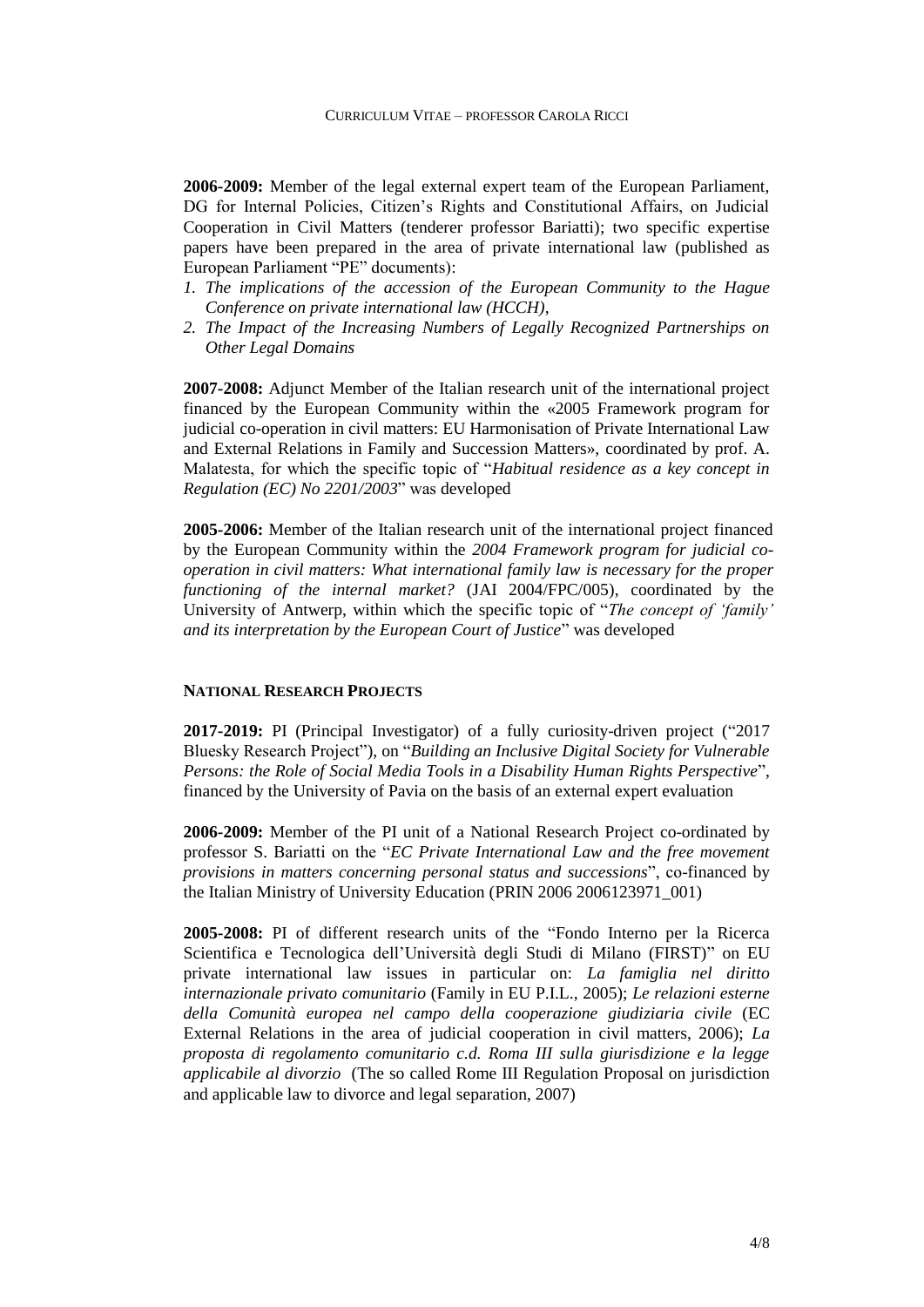**1998-2005**: Member of different COFIN research units on the revision of the 1988 Lugano Convention on jurisdiction and recognition of judgments (co-ordinator prof. F. Pocar) and the Communitarisation of the area of judicial cooperation in civil and commercial matters (prof. F. Pocar) and family law (resp. S. Bariatti)

**June 1998-Jan. 1999**: Expertise on the introduction of Euro and its impact on international contracts connected with Italian, European and American legal systems for the Milan Chamber of Commerce – Institute for the spread of arbitration (ISDaCI); results published as Editor of a book on the issue

#### **MEMBERSHIPS**

Member of the *Società italiana di Diritto internazionale* - Italian Society of International Law (SIDI) Member of the *Società italiana per l'Organizzazione internazionale* - Italian Society for International Organisation (SIOI) Member of the *British Institute of International and Comparative Law* (BIICL) Member of the *Asian Society of International Law* (AsianSIL) Member of the *European Association of Private International Law*

### **LIST OF PUBLICATIONS**

- *The Necessity for Alternative Legal Pathways: The Best Practice of Humanitarian Corridors Opened by Private Sponsors in Italy*, in *German Law Journal*, 2020 (forthcoming in vol. 21- issue 2).
- *Realizing the Sustainable Development Goals for and with Persons with Disabilities through ICTs*, in RICCI C., FAVALLI S. (eds.), *Building an Inclusive Society for Persons with Disabilities. ew Challenges and Future Potentials in the Digital Era*, Pavia University Press, Pavia, 2019-2020 (forthcoming).
- Comments on *Articles 3 to 7* of Regulation (EC) No 2201/2003 on jurisdiction in matrimonial matters, in ZACCARIA (ed.), *Commentario breve al diritto della famiglia. Diritto internazionale privato*, in *Breviaria Iuris fondati da G. Cian e A. Trabucchi*, Wolters Kluwer Italy, Milano, fourth edition (updating first, second, third edn.), 2020, forthcoming (in the 2016 third edition, pp. 2549-2559).
- Comments on *Article 32 (Jurisdiction in matrimonial matters)* and *Article 18 (Non-unified legal systems)* of Law No 218/1995 on Italian Private International Law System, in ZACCARIA (ed.), *Commentario breve al diritto della famiglia. Diritto internazionale privato*, in *Breviaria Iuris fondati da G. Cian e A. Trabucchi*, Wolters Kluwer Italy, Milano, fourth edition (updating second and third edn.), 2020 forthcoming (in 2016 edition, pp. 2476-2486 and pp. 2445- 2453).
- *Recognition on foreign decisions (Commentary to Article 39 of Regulations (EU) no 2016/1103 and no 2016/1104*, in P. FRANZINA, I. VIARENGO (eds.), *Commentary to Regulations /EU) no 2016/1103 and 2016/1104 in Matrimonial*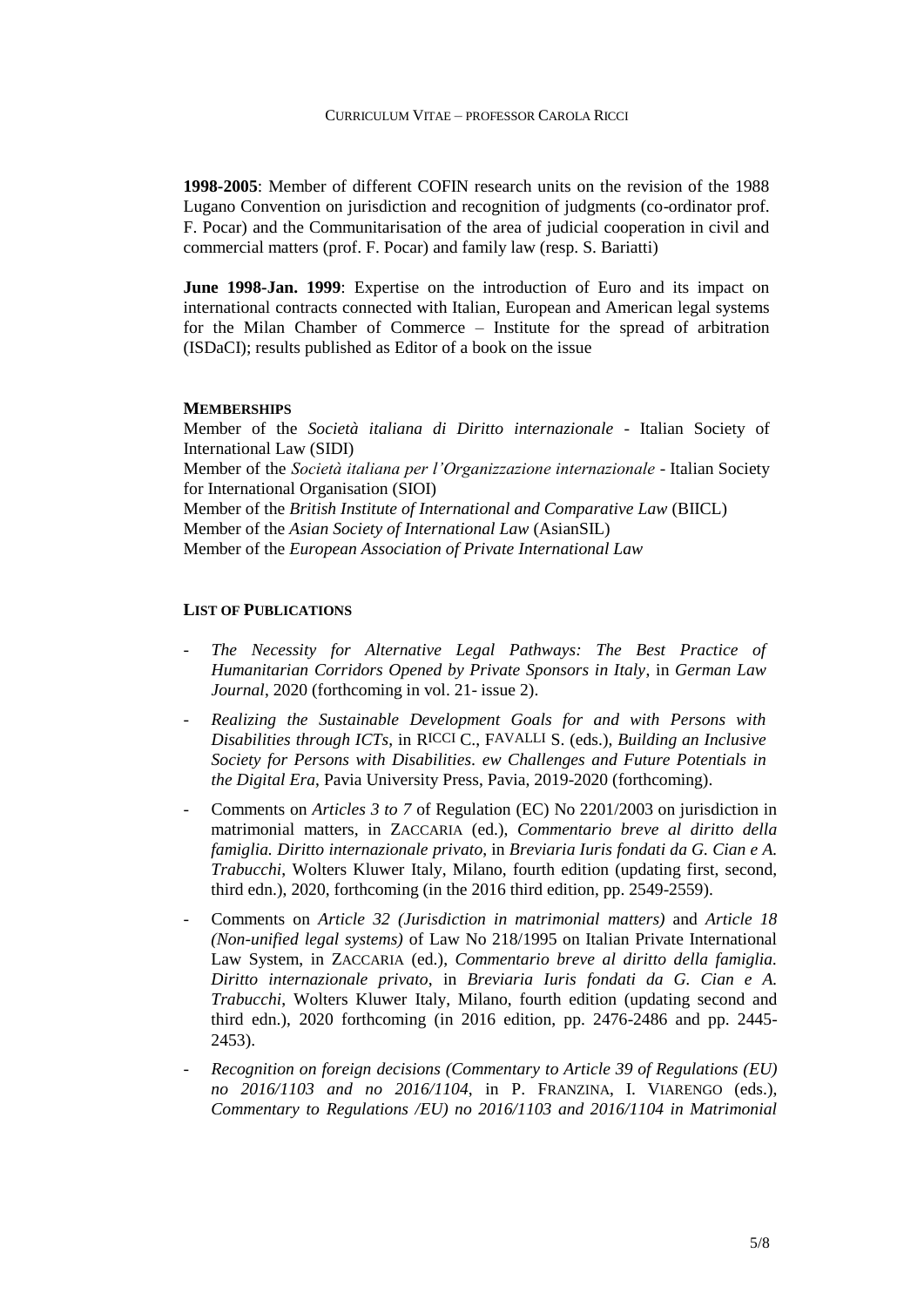*Property Regimes and Property Consequences of Registered Partnerships*, Edward Elgar, 2020 (forthcoming).

- *Habitual Residence as a Ground of Jurisdiction in Matrimonial Disputes Connected with the EU in the Case-Law of the Member States*, in *Civil Procedure Review*, 2020 (forthcoming on issue 1) and in A. ZANOBETTI, F. MARONGIU BUONAIUTI (eds.), *La vita giuridica internazionale nell'età della globalizzazione. Liber Amicorum Angelo Davì*, Editoriale Scientifica, Napoli, 2019, pp. 1231-1262.
- *I "corridoi umanitari" aperti grazie a sponsor privati: quale base giuridica in Europa?*, in G. NESI (a cura di), *Migrazioni e diritto internazionale: verso il superamento dell'emergenza? – Convegno annuale della Società Italiana di Diritto internazionale-SIDI* (Italian Society of International Law), Editoriale Scientifica, Napoli, 2018, pp. 425-443.
- *Ammissione di stranieri sul territorio nazionale attraverso 'corridoi umanitari' con sponsor privati*, in Istituto Lombardo (Rend. Lettere) 152-3, Milano, 2018.
- *Chapter 2. Jurisdiction in Divorce and Separation*, in C. HONORATI (ed.), *Jurisdiction in Matrimonial Matters, Parental Responsibility and International Abduction. A Handbook on the Application of Brussels IIa Regulation in National Courts*, Giappichelli-Peter Lang, Torino-Frankfurt-am-Mein, 2017, pp. 35-56.
- *Defining the Meaning of Food Waste as a Matter of Urgency*, with M. Ramajoli and M. Delsignore, *Food Waste Reduction and Valorisation. Sustainability Assessment and Policy Analysis*, Springer, 2017, chapter 11, pp. 215-235.
- *I diritti "essenziali" della convivenza universale (Fundamental Rights in the Global Society),* in E. BETTINELLI, *Umanità e Sovranità*, Pavia University Press, Pavia, 2017, pp. 9-28.
- *Articolo 271 TFUE (ex art. 237 CE)*, in F. POCAR, M.C. BARUFFI (eds.), *Commentario breve ai Trattati della Comunità e dell'Unione europea*, in *Breviaria Iuris fondati da G. Cian e A. Trabucchi*, Cedam-Wolters Kluwer, Padova, 2014, II ed., pp. 1357-1360.
- *Salute e alimentazione: profili di diritto internazionale*, in P. MACCHIA (a cura di), *La persona e l'alimentazione. Profili clinici, giuridici, culturali ed eticoreligiosi. Atti del Convegno di Asti, 30 novembre 2012,* nella Collana *Diritto e Ambiente*, vol. 6, Aracne Editrice, Roma, 2014, pp. 37-54.
- *International law as a meta-framework for the protection of the right to food*, in A. LUPONE, C. RICCI, A. SANTINI (editors), *The Right to Safe Food Towards a Global Governance*, in Collana di *Diritto internazionale dell'Economia*, del Centro Interuniversitario del Diritto delle Organizzazioni internazionali Economiche, vol. 15, Giappichelli Editore, Torino, 2013, pp. 9-32 (and *Foreword*, pp. XV-XVI).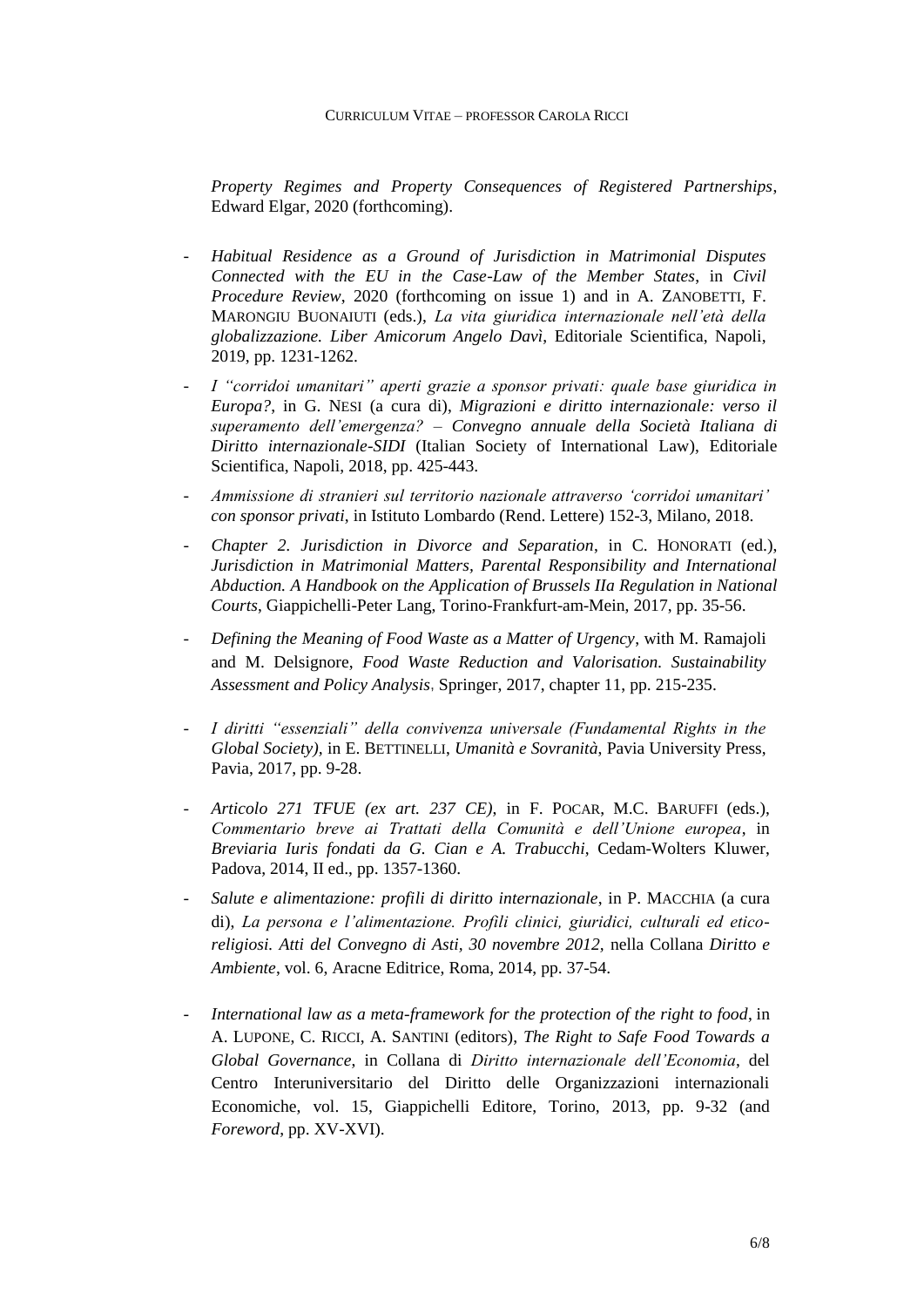- *Contenuti normativi del diritto a un cibo adeguato a livello internazionale*, in C. RICCI (ed.), *La tutela multilivello del diritto alla sicurezza e qualità degli alimenti*, Giuffré Editore, Milano, 2012, pp. 33-59 (e *Presentazione*, pp. VII-XI).
- *Il diritto a un cibo sano nel diritto internazionale. Spunti di riflessione*, nella collana *Diritto e Ambiente,* vol. 4, Aracne Editrice, Roma, 2012.
- *La tutela dei prodotti alimentari tradizionali a livello nazionale, europeo e internazionale*, in G. CORDINI, I. D'ANCONA, *Alimentazione, Salute e Ambiente. Qualità delle produzioni alimentari, tutela del consumatore, salute, sviluppo rurale e sostenibilità ambientale*, Lecce, 2012, pp. 129-146.
- *Dall'Italia a L'Aja passando per Arusha: testimonianza di una giurista impegnata nella punizione dei crimini internazionali*, in A.R. CALABRÒ, *Oltre il soffitto di cristallo. Il difficile cammino delle donne. Quaderni della Rivista Il Politico*, n. 58, 2012.
- *La legge applicabile al divorzio tra cittadini di Stati plurilegislativi: prassi italiana e nuove norme europee*, in *Riv. dir. int. priv. proc.*, 2011, pp. 55-80.
- *Cases and Materials of EU Private International Law*, selection of case-law and materials for S. Bariatti (ed.), Hart Publishing, Oxford, 2011.
- (Comments on *Articles 3 to 7* of Regulation (EC) No 2201/2003 on jurisdiction in matrimonial matters, in ZACCARIA (ed.), *Commentario breve al diritto della famiglia. Diritto internazionale privato*, in *Breviaria Iuris fondati da G. Cian, A. Trabucchi*, Cedam, Padova, second edition, 2011.)
- (Comments on *Article 18 (Non-unified legal systems)* and *Article 32 (Jurisdiction in matrimonial matters)* of Law No 218/1995 on Italian Private International Law System, in ZACCARIA (ed.), *Commentario breve al diritto della famiglia. Diritto internazionale privato*, *Breviaria Iuris fondati da G. Cian, A. Trabucchi*, Cedam, Padova, second edition, 2011.)
- *Casi e materiali di diritto internazionale privato e* comunitario, selection of case-law and materials for S. Bariatti (ed.), second edition, Giuffré, Milano, 2009.
- Member of the Board of Editors for the volume edited by S. Bariatti and Venturini, *Diritti individuali e giustizia internazionale – Individual Rights and International Justice – Droits individuels et justice internazionale. Liber Fausto Pocar*, Giuffré, Milano, 2009.
- *I fori «residuali» nelle cause matrimoniali dopo la sentenza Lopez*, in S. Bariatti, G. Venturini (a cura di), *Nuovi strumenti del diritto internazionale private, New*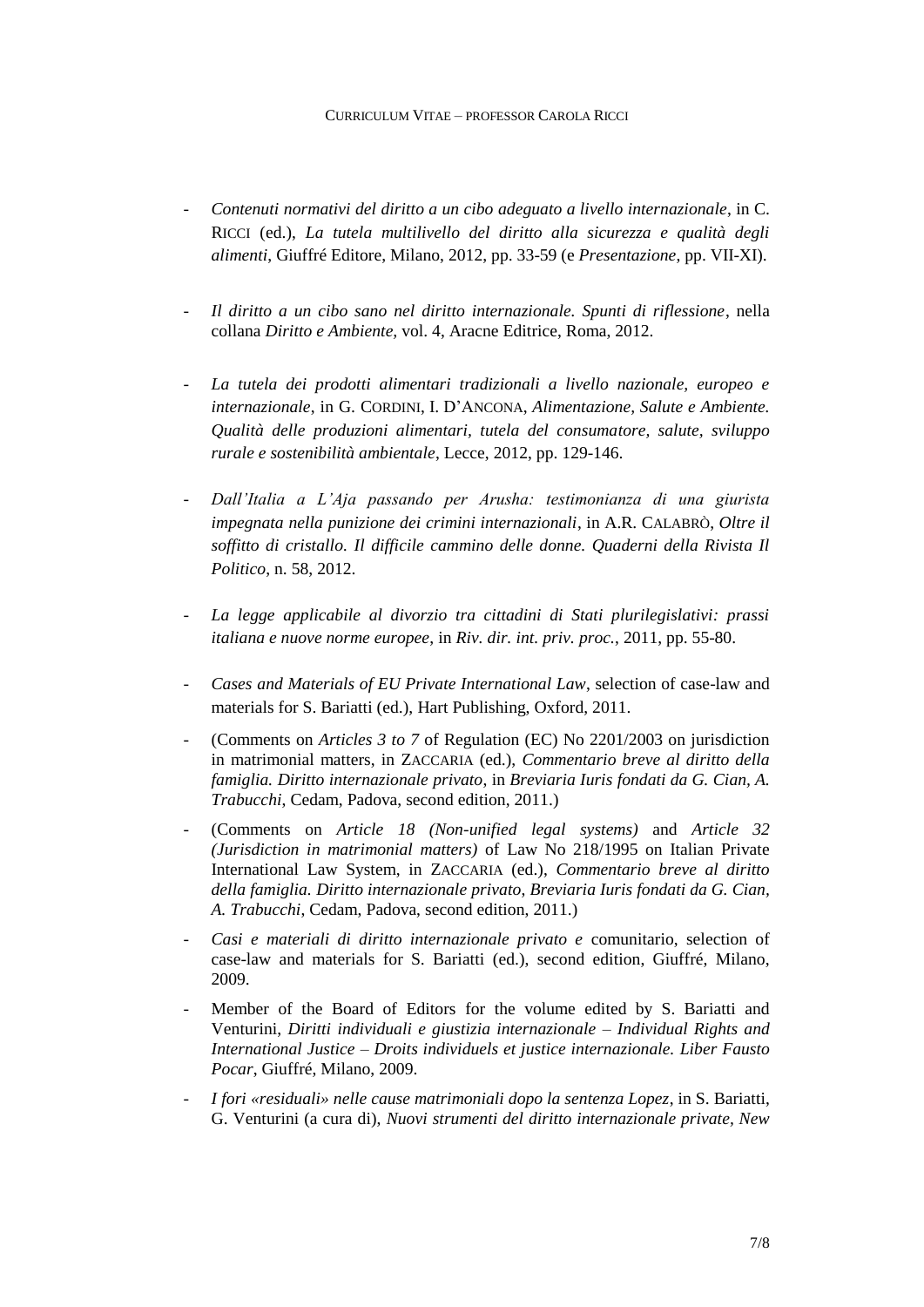*Instruments of Private International Law. Liber Fausto Pocar*, Giuffré, Milano, 2009.

- *Lo scioglimento del matrimonio nei regolamenti europei. Da Bruxelles II a Roma III. Atti del convegno di Milano 24 febbraio 2006* (con S. BARIATTI), Cedam, Padova, 2008.
- *Habitual Residence as a Ground of Jurisdiction in Matrimonial Disputes: From Brussels II to Rome III*, in S. BARIATTI, A. MALATESTA, F. POCAR (eds.), *The External Dimension of EC Private International Law in Family and Succession Matters*, 2008, pp. 207-219*.*
- *Il foro della residenza abituale nel regolamento n. 2201/2003 e nella proposta Roma III*, in A. L. CALVO CARAVACA, E. CASTELLANOS RIUZ (dir.), *La Unión europea ante el derecho de la globalización*, Colex, Madrid, 2008, pp. 421-442.
- (Comments on *Articles 3 to 7* of Regulation (EC) No 2201/2003 on jurisdiction in matrimonial matters, in *Commentario breve al diritto della famiglia. Diritto internazionale privato*, in *Breviaria Iuris fondati da G. Cian, A. Trabucchi*, Padova, 2008.)
- (Comments on *Article 32* of Law No 218/1995 on Italian Private International Law System, in *Commentario breve al diritto della famiglia. Diritto internazionale privato*, in *Breviaria Iuris fondati da G. Cian, A. Trabucchi* Padova, 2008.)
- *Characterisation in Family Matters for Purposes of European Private International Law* (with S. BARIATTI, L. TOMASI), in J. MEEUSEN, M. PERTEGÁS, F. STRAETMANS, F. SWENNEN (eds.), *International Family Law for the EU*, Interesentia, Antwerpen-Oxford-New York, 2008.
- *The EC membership to the Hague Conference of Private International Law,* in F. POCAR (ed.), *The External Competence of the European Union and Private International Law. The Court's Advisory Opinion on the Lugano Convention*, Padova, 2007, pp. 126-129.
- *La «famiglia» nella giurisprudenza comunitaria*, in S. BARIATTI (ed.), *La famiglia nel diritto internazionale privato comunitario*, Giuffrè, Milano, 2007, pp. 91-151 (to which it must be added a selection and presentation of relevant case-law of the European Court of Justice).
- Les *implications de l'adhésion de la Communauté européenne à la Conférence de La Haye de droit international privé (HCCH) / The implications of the accession of the European Community to the Hague Conference on private international law (HCCH)*, Parlément européen-European Parliament, *L'espace de justice, liberté et sécurité / Area of Justice, Security and Freedom*, *Standard briefing notes par les experts externes / Standard briefing notes by external experts*, avril 2006-juin 2006 (with S. BARIATTI).
- *Exorbitant Jurisdiction in the 1999 Draft Convention and the Brussels System*, in *The 1999 Hague Preliminary Draft Convention on Jurisdiction and Judgments*, in F. POCAR, C. HONORATI (eds.), *Proceedings of Round Table held at Milan University on 15 November 2003*, Cedam, Padova, 2005, pp. 163-165.